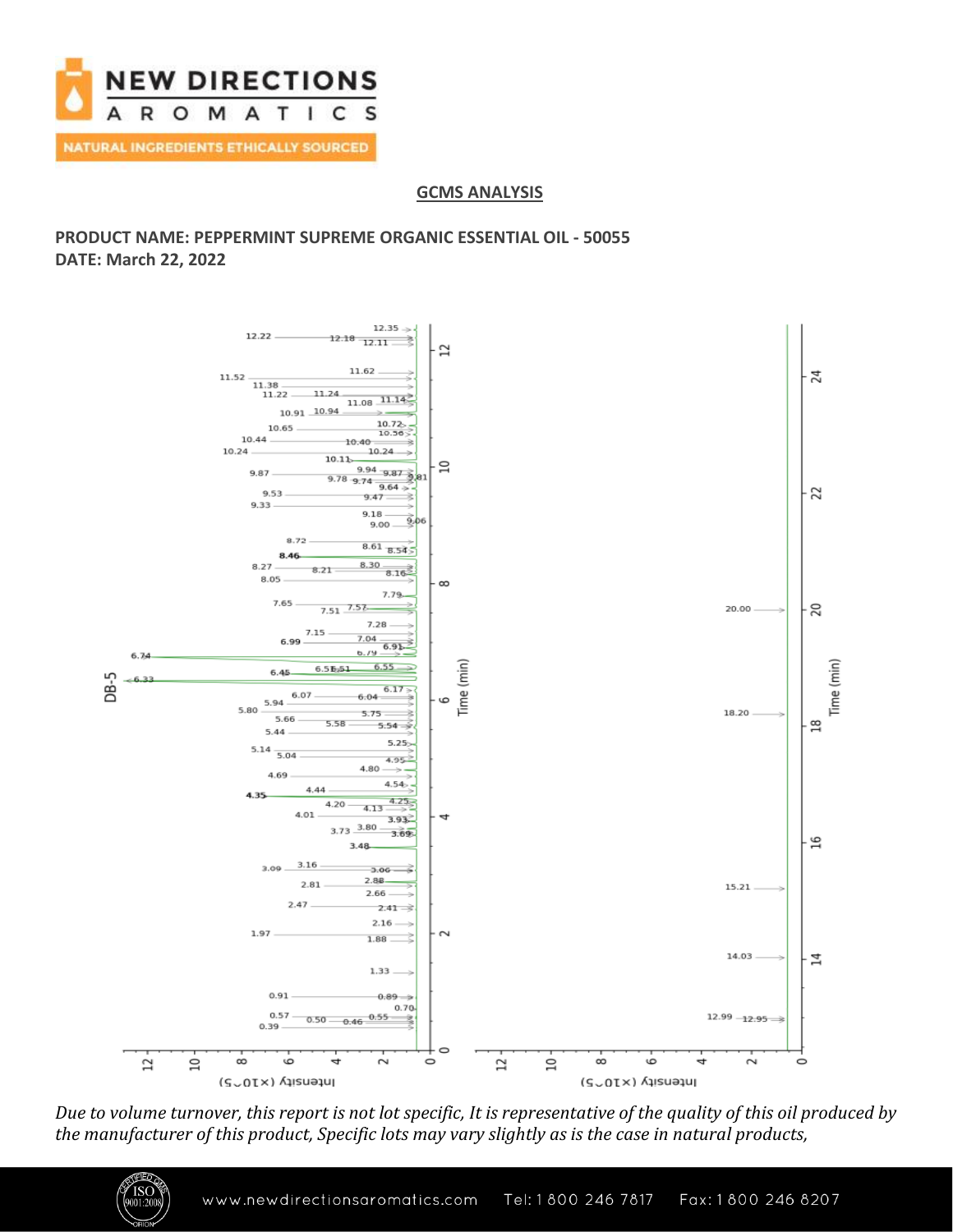

**GCMS ANALYSIS** *(cont'd,)*

## **PRODUCT NAME: PEPPERMINT SUPREME ORGANIC ESSENTIAL OIL - 50055**

| <b>Peak</b>    | RT (min) | <b>Compound name</b>                          | $\frac{0}{0}$ |
|----------------|----------|-----------------------------------------------|---------------|
| 1              | 0,39     | <b>ISOBUTYRAL</b>                             | tr            |
| $\overline{2}$ | 0,46     | 2-METHYL-3-BUTEN-2-OL                         | tr            |
| $\overline{3}$ | 0,50     | <b>ISOBUTANOL</b>                             | tr            |
| $\overline{4}$ | 0,55     | <b>ISOVALERAL</b>                             | 0,02          |
| $\overline{5}$ | 0,58     | 2-METHYLBUTYRAL                               | 0,01          |
| $\overline{6}$ | 0,70     | 2-ETHYLFURAN                                  | tr            |
| $\overline{7}$ | 0,89     | <b>ISOAMYL ALCOHOL</b>                        | 0,02          |
| $\overline{8}$ | 0,91     | 2-METHYLBUTANOL                               | 0,01          |
| 9              | 1,33     | <b>HEXANAL</b>                                | tr            |
| 10             | 1,88     | ETHYL 2-METHYLBUTYRATE                        | 0,01          |
| 11             | 1,97     | (3Z)-HEXENOL                                  | 0,01          |
| 12             | 2,16     | <b>HEXANOL</b>                                | 0,01          |
| 13             | 2,41     | TRANS-2,5- DIETHYLTETRAHYDROFURAN             | 0,03          |
| 14             | 2,47     | <b>HEPTANAL</b>                               | tr            |
| 15             | 2,66     | <b>HASHISHENE</b>                             | tr            |
| 16             | 2,81     | α-THUJENE                                     | 0,05          |
| 17             | 2,88     | $\alpha$ -PINENE                              | 0,88          |
| 18             | $3,06*$  | UNKNOWN [M/Z 91, 92 (47), 65 (11),,, 134 (1)] | 0,09          |
| 19             | $3,06*$  | <b>CAMPHENE</b>                               | [0,09]        |
| 20             | 3,09     | 3-METHYLCYCLOHEXANONE                         | [0,09]        |
| 21             | 3,16     | THUJA-2,4(10)-DIENE                           | 0,01          |
| 22             | $3,48*$  | <b>B-PINENE</b>                               | 1,87          |
| 23             | $3,48*$  | <b>SABINENE</b>                               | [1, 87]       |
| 24             | $3,48*$  | CIS-PARA-MENTHANE                             | [1, 87]       |
| 25             | $3,69*$  | OCTEN-3-OL                                    | 0,08          |
| 26             | $3,69*$  | <b>CIS-CARANE</b>                             | [0,08]        |
| 27             | $3,69*$  | <b>TRANS-PARA-MENTHANE</b>                    | [0,08]        |
| 28             | 3,74     | OCTAN-3-ONE                                   | 0,03          |
| 29             | 3,80     | <b>MYRCENE</b>                                | 0,30          |
| 30             | $3,93*$  | OCTAN-3-OL                                    | 0,24          |

### **Disclaimer & Caution:**

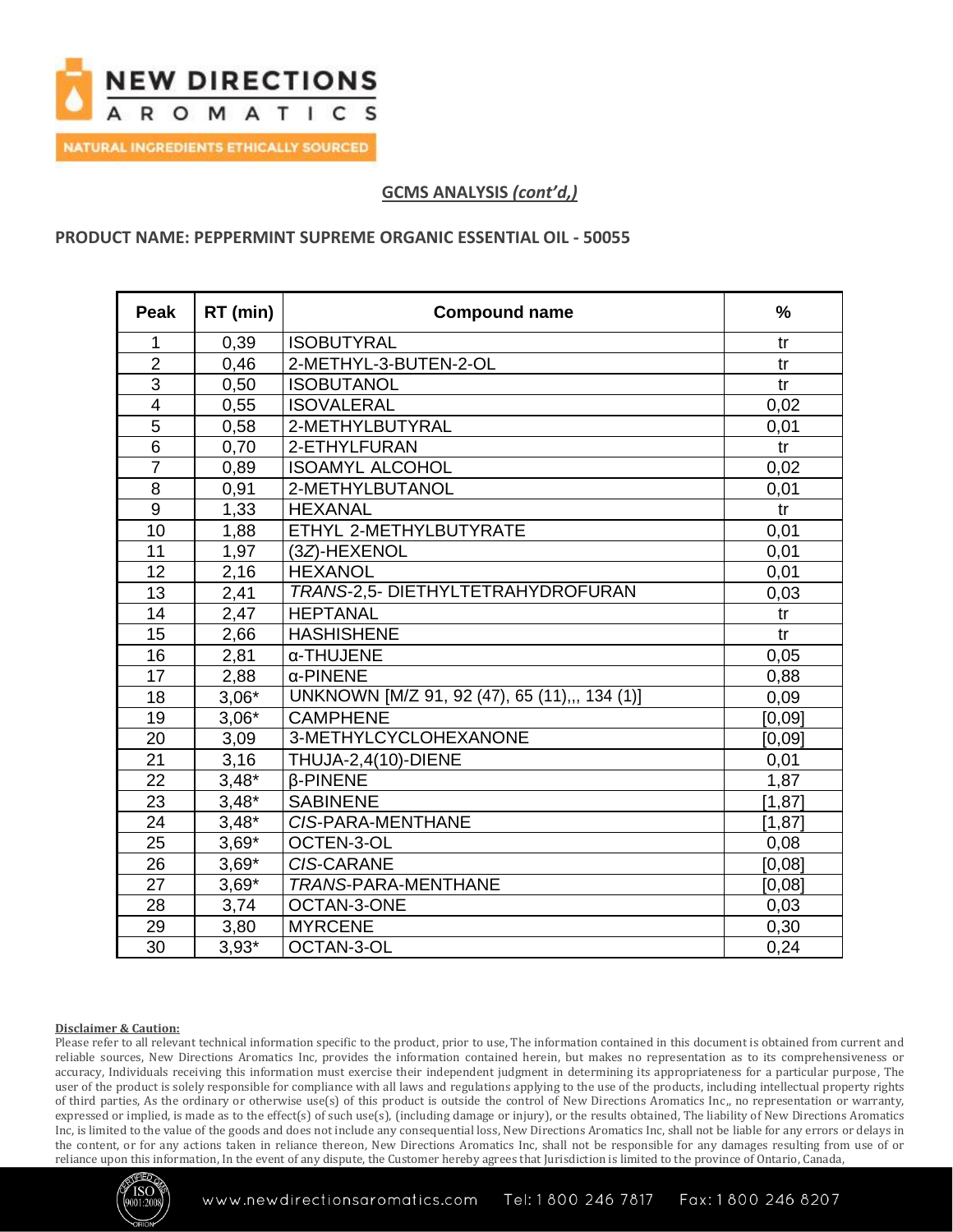

**GCMS ANALYSIS** *(cont'd,)*

## **PRODUCT NAME: PEPPERMINT SUPREME ORGANIC ESSENTIAL OIL - 50055**

| <b>Peak</b>     | RT (min) | <b>Compound name</b>            | $\frac{9}{6}$ |
|-----------------|----------|---------------------------------|---------------|
| 31              | $3,93*$  | A-PHELLANDRENE                  | [0, 24]       |
| 32              | $3.93*$  | <b>PSEUDOLIMONENE</b>           | [0, 24]       |
| 33              | $3,93*$  | <b>OCTANAL</b>                  | [0, 24]       |
| 34              | 4,02     | δ3-CARENE                       | 0,01          |
| 35              | 4,13     | α-TERPINENE                     | 0,24          |
| 36              | 4,20     | <b>CARVOMENTHENE</b>            | 0,01          |
| 37              | 4,25     | PARA-CYMENE                     | 0,20          |
| 38              | $4,35*$  | <b>LIMONENE</b>                 | 7,84          |
| 39              | $4,35*$  | 1,8-CINEOLE                     | [7, 84]       |
| 40              | 4,44     | 2-ETHYLHEXANOL                  | 0,01          |
| 41              | 4,54     | (Z)-B-OCIMENE                   | 0,19          |
| 42              | 4,69     | $(E)$ -B-OCIMENE                | 0,06          |
| 43              | 4,80     | <b>v-TERPINENE</b>              | 0,41          |
| 44              | 4,95     | <b>CIS-SABINENE HYDRATE</b>     | 0,33          |
| 45              | 5,04     | CIS-LINALOOL OXIDE (FUR,)       | 0,02          |
| 46              | 5,14     | <b>OCTANOL</b>                  | 0,02          |
| 47              | $5,25*$  | <b>TERPINOLENE</b>              | 0,16          |
| 48              | $5,25*$  | PARA-CYMENENE                   | 0,16          |
| 49              | 5,44     | <b>TRANS-SABINENE HYDRATE</b>   | 0,04          |
| 50              | $5.54*$  | <b>LINALOOL</b>                 | 0, 22         |
| 51              | $5,54*$  | NONAN-3-OL                      | 0,22          |
| 52              | 5,58     | 2-METHYLBUTYL 2- METHYLBUTYRATE | 0,05          |
| 53              | 5,66     | <b>AMYL ISOVALERATE</b>         | 0,03          |
| 54              | 5,75     | <b>OCTEN-3-YL ACETATE</b>       | 0,02          |
| 55              | 5,80     | CIS-PARA-MENTH-2-EN-1- OL       | 0,02          |
| $\overline{56}$ | 5,94     | <b>OCTAN-3-YL ACETATE</b>       | 0,06          |
| 57              | 6,04     | TRANS-PARA-MENTH-2- EN-1-OL     | 0,01          |
| 58              | 6,06     | CIS-A-DIHYDROTERPINEOL          | 0,02          |
| 59              | 6.17     | <b>ISOPULEGOL</b>               | 0,21          |
| 60              | 6,33     | <b>MENTHONE</b>                 | 25,38         |

### **Disclaimer & Caution:**

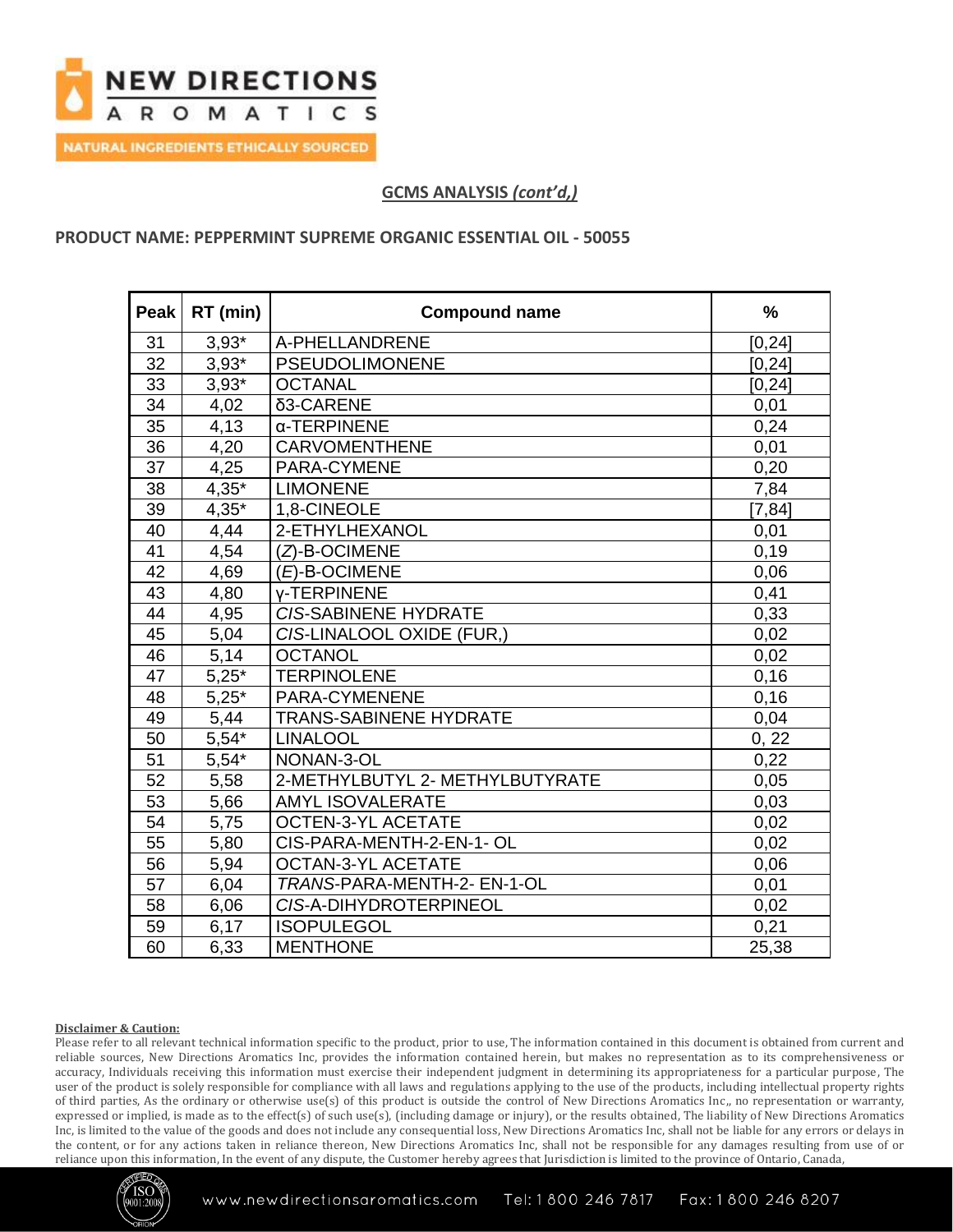

**NATURAL INGREDIENTS ETHICALLY SOURCED** 

# **GCMS ANALYSIS** *(cont'd,)*

## **PRODUCT NAME: PEPPERMINT SUPREME ORGANIC ESSENTIAL OIL - 50055**

| <b>Peak</b>     | RT (min) | <b>Compound name</b>                                                          | $\frac{9}{6}$ |
|-----------------|----------|-------------------------------------------------------------------------------|---------------|
| 61              | $6,45*$  | <b>ISOMENTHONE</b>                                                            | 7,73          |
| 62              | $6.45*$  | <b>MENTHOFURAN</b>                                                            | [7, 73]       |
| 63              | $6.51*$  | <b>NEO-MENTHOL</b>                                                            | 3,38          |
| 64              | $6,51*$  | δ-TERPINEOL                                                                   | [3, 38]       |
| 65              | 6,55     | LAVANDULOL                                                                    | 0,04          |
| 66              | $6,74*$  | TERPINEN-4-OL                                                                 | 33,17         |
| 67              | $6,74*$  | <b>MENTHOL</b>                                                                | [33, 17]      |
| 68              | 6,79     | <b>ISOMENTHOL</b>                                                             | 0,56          |
| 69              | $6,91*$  | <b>MYRTENAL</b>                                                               | 0,56          |
| 70              | $6,91*$  | NEOISO-MENTHOL                                                                | [0, 56]       |
| $\overline{71}$ | $6,91*$  | α-TERPINEOL                                                                   | [0, 56]       |
| 72              | $6,99*$  | <b>TRANS-ISOPIPERITENOL</b>                                                   | 0,06          |
| 73              | $6,99*$  | METHYLCHAVICOL                                                                | [0,06]        |
| 74              | $6,99*$  | <b>MYRTENOL</b>                                                               | [0,06]        |
| 75              | 7,04     | UNKNOWN [M/Z 43, 99(84), 81 (46), 986 (43), 126 (36),<br>71 (28),,, 170 (12)] | 0,02          |
| 76              | 7,15     | <b>TRANS-PIPERITOL</b>                                                        | 0,04          |
| 77              | 7,28     | <b>TRANS-CARVEOL</b>                                                          | 0,01          |
| $\overline{78}$ | 7,51     | <b>CITRONELLOL</b>                                                            | 0,03          |
| 79              | 7,57     | <b>PULEGONE</b>                                                               | 1,92          |
| 80              | 7,65     | <b>CARVONE</b>                                                                | 0,05          |
| 81              | 7,79     | <b>PIPERITONE</b>                                                             | 0,47          |
| 82              | 8,06     | <b>ISOPIPERITENONE</b>                                                        | 0,01          |
| 83              | 8,16     | NEO-MENTHYL ACETATE                                                           | 0,32          |
| 84              | 8,21     | <b>DECANOL</b>                                                                | 0,05          |
| 85              | 8,27     | 2-ETHYLMENTHONE?                                                              | 0,05          |
| 86              | 8,30     | <b>DIHYDROEDULAN I</b>                                                        | 0,03          |
| 87              | $8,46*$  | <b>MENTHYL ACETATE</b>                                                        | 5,18          |
| 88              | $8,46*$  | <b>DIHYDROEDULAN II</b>                                                       | [5, 18]       |
| 89              | $8,54*$  | <b>THYMOL</b>                                                                 | 0,01          |
| 90              | 8,61     | <b>ISOMENTHYL ACETATE</b>                                                     | 0,26          |

#### **Disclaimer & Caution:**

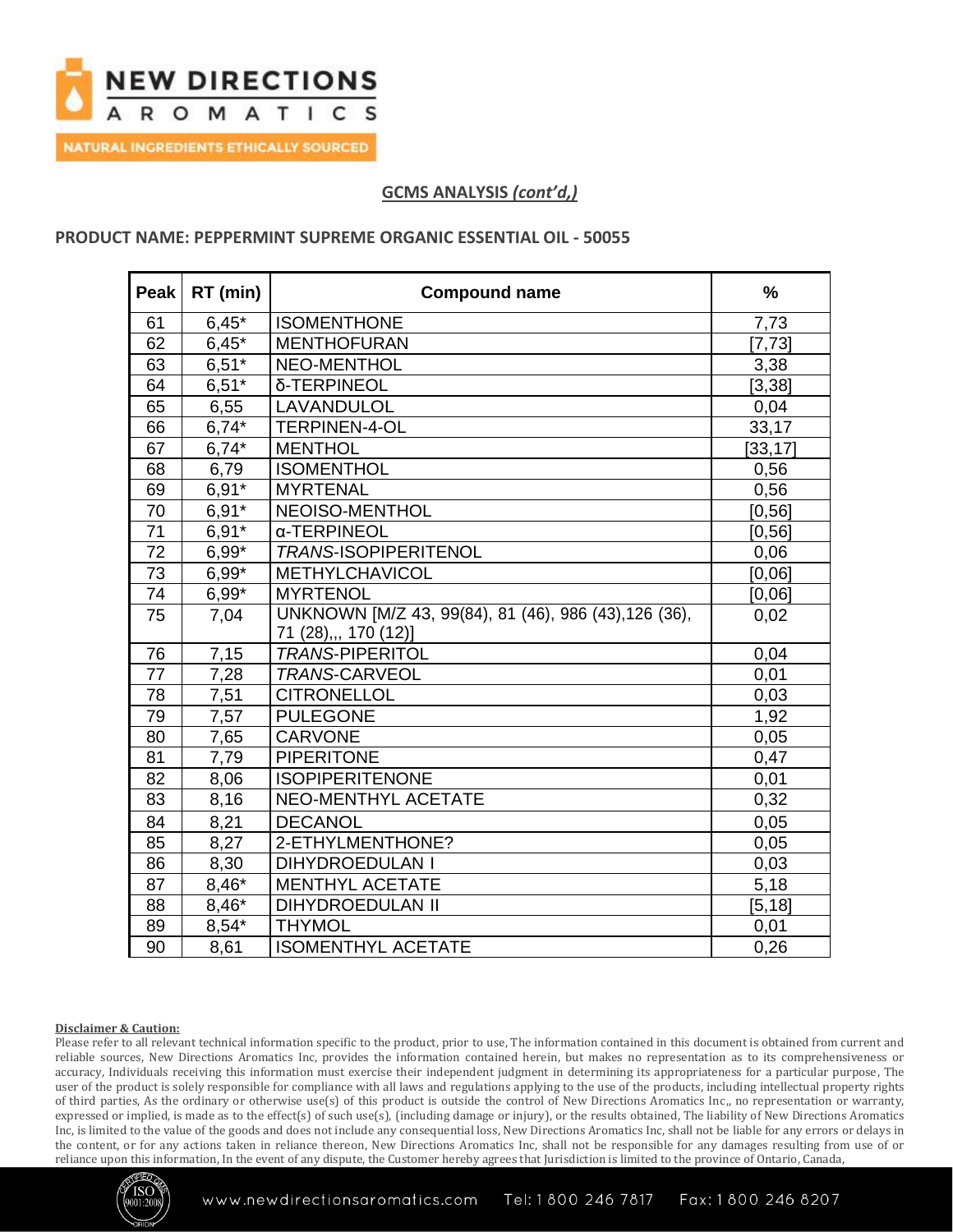

**GCMS ANALYSIS** *(cont'd,)*

# **PRODUCT NAME: PEPPERMINT SUPREME ORGANIC ESSENTIAL OIL - 50055**

| <b>Peak</b>     | RT (min) | <b>Compound name</b>                                   | $\frac{0}{0}$ |
|-----------------|----------|--------------------------------------------------------|---------------|
| 91              | 8,72     | NEOISO-MENTHYLACETATE?                                 | 0,01          |
| $\overline{92}$ | 9,00     | <b>BICYCLOELEMENE</b>                                  | 0,02          |
| 93              | 9,06     | <b>PIPERITENONE</b>                                    | 0,01          |
| 94              | 9,18     | α-CUBEBENE                                             | 0,01          |
| 95              | 9,33     | <b>EUGENOL</b>                                         | 0,03          |
| 96              | 9,47     | α-YLANGENE                                             | 0,02          |
| 97              | 9,53     | α-COPAENE                                              | 0,04          |
| 98              | $9,64*$  | <b>B-BOURBONENE</b>                                    | 0,22          |
| 99              | $9,64*$  | 1,5-DIEPI-B-BOURBONENE                                 | [0, 22]       |
| 100             | 9,74     | <b>B-CUBEBENE</b>                                      | 0,02          |
| 101             | 9,78     | <b>B-ELEMENE</b>                                       | 0,09          |
| 102             | 9,81     | UNKNOWN [M/Z 107,121 (79), 119 (66), 91(58), 136 (55), | 0,01          |
|                 |          | 105(49), 194(1)                                        |               |
| 103             | $9,87*$  | (Z)-JASMONE                                            | 0,05          |
| 104             | $9,87*$  | <b>LONGIFOLENE</b>                                     | [0,05]        |
| 105             | 9,94     | <b>ISOCARYOPHYLLENE</b>                                | 0,02          |
| 106             | $10,11*$ | <b>B-YLANGENE</b>                                      | 2,57          |
| 107             | $10,11*$ | <b><i>B-CARYOPHYLLENE</i></b>                          | [2, 57]       |
| 108             | $10,24*$ | <b>B-COPAENE</b>                                       | 0,06          |
| 109             | $10,24*$ | UNKNOWN [M/Z 177,109 (32), 192 (26), 95(25), 137 (23)] | [0,06]        |
| 110             | 10,40    | TRANS-A-BERGAMOTENE                                    | 0,01          |
| 111             | 10,44    | <b>ISOGERMACRENE D</b>                                 | 0,03          |
| 112             | 10,56    | α-HUMULENE                                             | 0,14          |
| 113             | 10,65    | MUUROLA-4,11-DIENE                                     | 0,03          |
| 114             | $10,72*$ | 9-EPI-B-CARYOPHYLLENE                                  | 0,31          |
| 115             | $10,72*$ | $(E)$ -B-FARNESENE                                     | [0, 31]       |
| 116             | 10,91    | <b>v-MUUROLENE</b>                                     | 0,05          |
| 117             | 10,94    | <b>GERMACRENE D</b>                                    | 1,31          |
| 118             | 11,08    | <b>MENTHALACTONE</b>                                   | 0,01          |
| 119             | $11,14*$ | <b>VIRIDIFLORENE</b>                                   | 0,30          |
| 120             | $11,14*$ | <b>BICYCLOGERMACRENE</b>                               | [0, 30]       |

### **Disclaimer & Caution:**